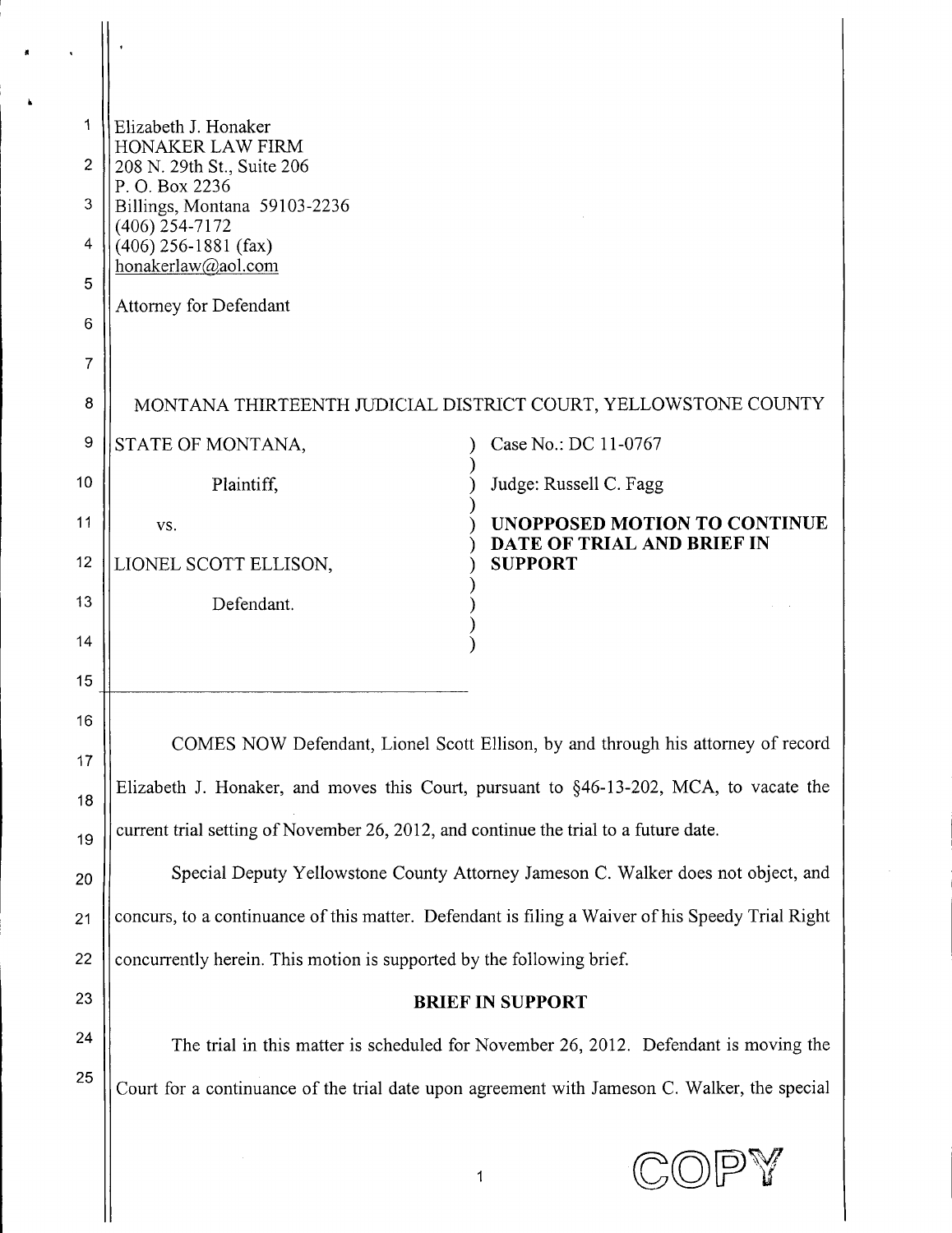prosecutor on this matter. Due to the complexity of this case, it involves thousands of pages of records, insurance information, interview transcripts, and law enforcement reports. Additionally, the parties are in the process of scheduling over a dozen interviews of witnesses, insurance claim representatives, law enforcement, as well as several expert witnesses. Accordingly, the parties are in need of additional time to properly prepare for trial or to see whether this matter can be settled after the interviews have taken place.

Defendant's counsel is not available in December 2012 for trial, due to being out of town several times. On January 8, 2013, Defendant's counsel has a jury trial commencing with the Thirteenth Judicial District Court (Yellowstone County), in the case *Ronning* v. *Yellowstone County, et aI.,* Cause No. DV 10-549 that will last for a minimum of a week. On January 22, 2013, Defendant's counsel has a jury trial that commences in federal court in Billings in the case *Speer* v. *United Blood Services,* Cause No. CV 11-54-BLG-RFC. Defendant's counsel will also be out of town the majority of March 2013. Accordingly, the parties are requesting a new trial date in April 2013 or sometime later.

For the foregoing reasons, Defendant respectfully requests that the trial of this matter currently set for November 26,2012, be vacated, and be reset to a trial setting in April 2013 or a later date.

DATED this 15th day of October, 2012.

HONAKER LAW FIRM

Hlizabeth J. Honaker 208 N. 29<sup>th</sup> Street, Suite 206 P. O. Box 2236 Billings, MT 59103-2236 (406) 254- 7172

1